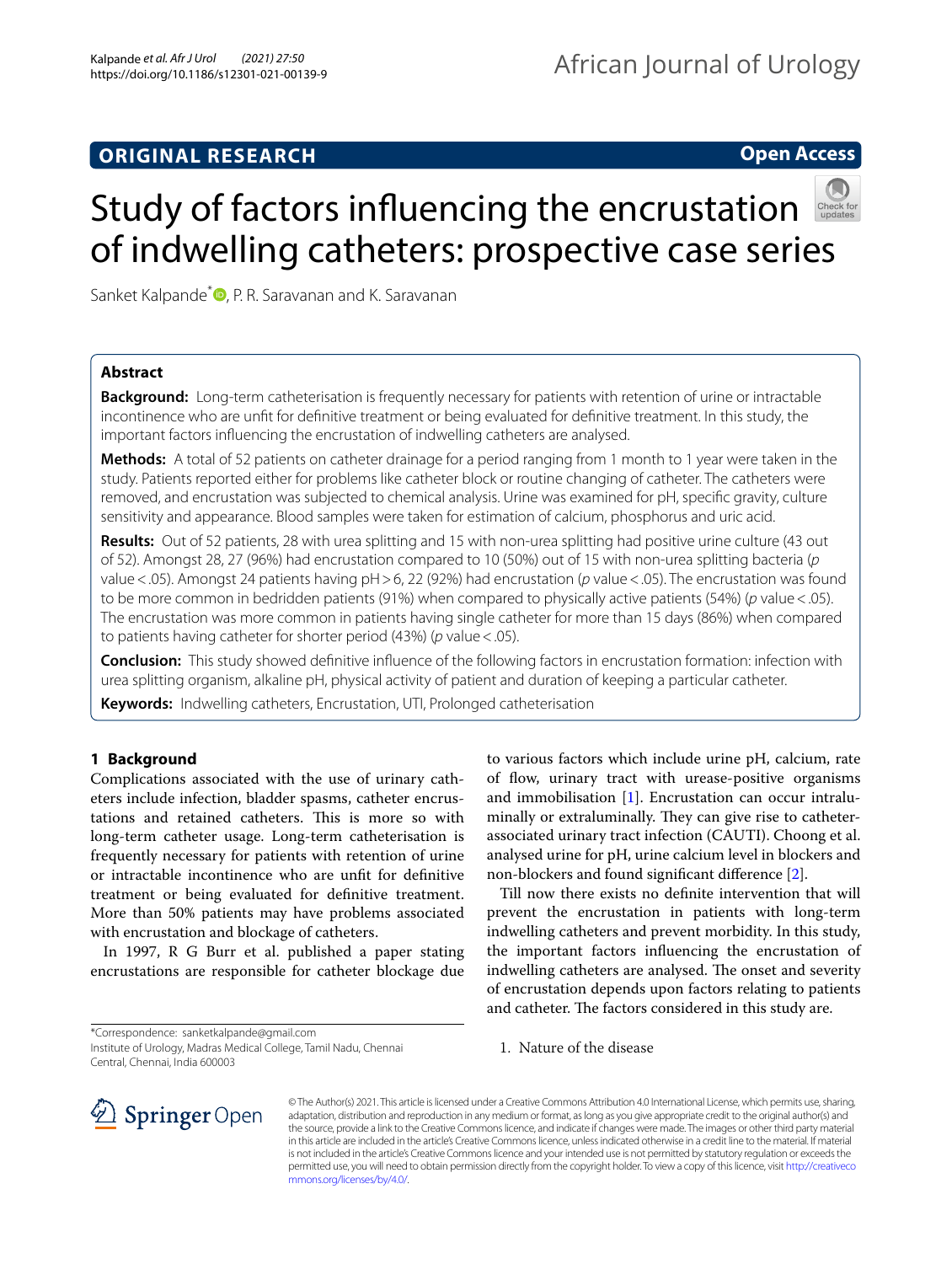- 2. Physical activity of patients
- 3. Mode of catheterisation
- 4. Duration of catheterisation
- 5. Frequency of changing the catheter
- 6. Urine pH
- 7. Urine-specifc gravity
- 8. Presence of micro-organisms in urine
- 9. Chemical analysis of crust

It is important to establish the role of above factors in etiopathogenesis of encrustation so that future research may be directed towards development of efective measure to prevent or lessen the morbidity arising out of longterm use.

## **2 Methods**

This prospective study was started in Institute of Urology, Rajiv Gandhi Government General Hospital, Chennai. Study duration was for 6 months (Dec 2018 to May 2019). A total of 52 patients on catheter drainage for period of 1 month to 1 year were taken for study. All patients were explained about the study, and prior consent to participate was obtained from all. The study was approved by ethics committee prior to its start.

The mode of catheterisation was either supra-pubic or trans-urethral. Standard Foley's catheter of 16 Fr was used for all patients. Many of these patients were on longterm catheterisation due to benign prostatic enlargement who were unft for defnitive treatment due to cardiovascular, pulmonary or other problems. Some patients were on catheterisation temporarily and being evaluated for definitive treatment like urethroplasty. These patients reported either for specifc problems related to catheterisation like catheter block or routine changing of the catheter. Many patients were ambulant and taking normal diet and fuid. Most of the patients were not taking regular anti-microbials, while they were on catheter drainage.

Before removing the catheter, the urine was collected and following examinations were done.

- 1. Clarity of urine
- 2. pH of urine
- 3. Specifc gravity.
- 4. Urine culture for bacteria

From all patients, samples were taken for the estimation of serum calcium, phosphorus and uric acid.

The catheters were removed and examined for the presence of encrustation. The presence of encrustation was confrmed by the gritty feeling on palpation of catheter tip. The encrustation was present in the lumen as well as on the surface of the catheters. Catheters were dried at room temperature, and crust was removed for chemical analysis.

Data collected for all patients in table format and Chisquare test were used for statistical analysis.

## **3 Results**

1. The incidence of encrustation

Among 52 patients with diseases like benign prostatic enlargement, stricture urethra, neurogenic bladder and others, the encrustation was present in 32 patients.

| Total no. of patients            | 52         |
|----------------------------------|------------|
| Benign prostatic enlargement     | 26         |
| Stricture urethra                | 22         |
| Neurogenic bladder and others    | 4          |
| Total patients with encrustation | 32 (61.5%) |
| Benign prostatic enlargement     | 15 (58%)   |
| Stricture urethra                | 14 (63.6%) |
| Neurogenic bladder and others    | 3(75%)     |
|                                  |            |

Figure [1](#page-2-0) shows incidence of catheter encrustation overall and in various diseases. Catheter encrustation was found to be unrelated to the primary disease for which the patient was catheterised. Result was not statistically significant ( $p$  value > 0.05).

2. Mode of catheterisation

Among 52 patients, 36 had trans-urethral catheter and 16 had supra-pubic catheter. Figure [2](#page-2-1) shows that the incidence of encrustation was found to be almost equal in both types of catheterisation. The trans-urethral type had 61% and supra-pubic type had 62.5% of encrustation of the catheters. Statistically, the result was found to be not significant ( $p$  value > 0.05).

3. Physical activity of the patient

The physical activity of the patient was found to have signifcant efect on the development of encrustation of the catheter. Figure [3](#page-3-0) suggests that incidence of encrustation was less in physically active patients with catheter compared to hospitalised, bedridden patients. Out of 52, 11 were hospitalised for their disease. The encrustation was found to be more common in bedridden patients (91%) when compared to physically active patients (53.6%). Statistically, result was found to be signifcant (*p* value  $< 0.05$ ).

4. Total duration of catheterisation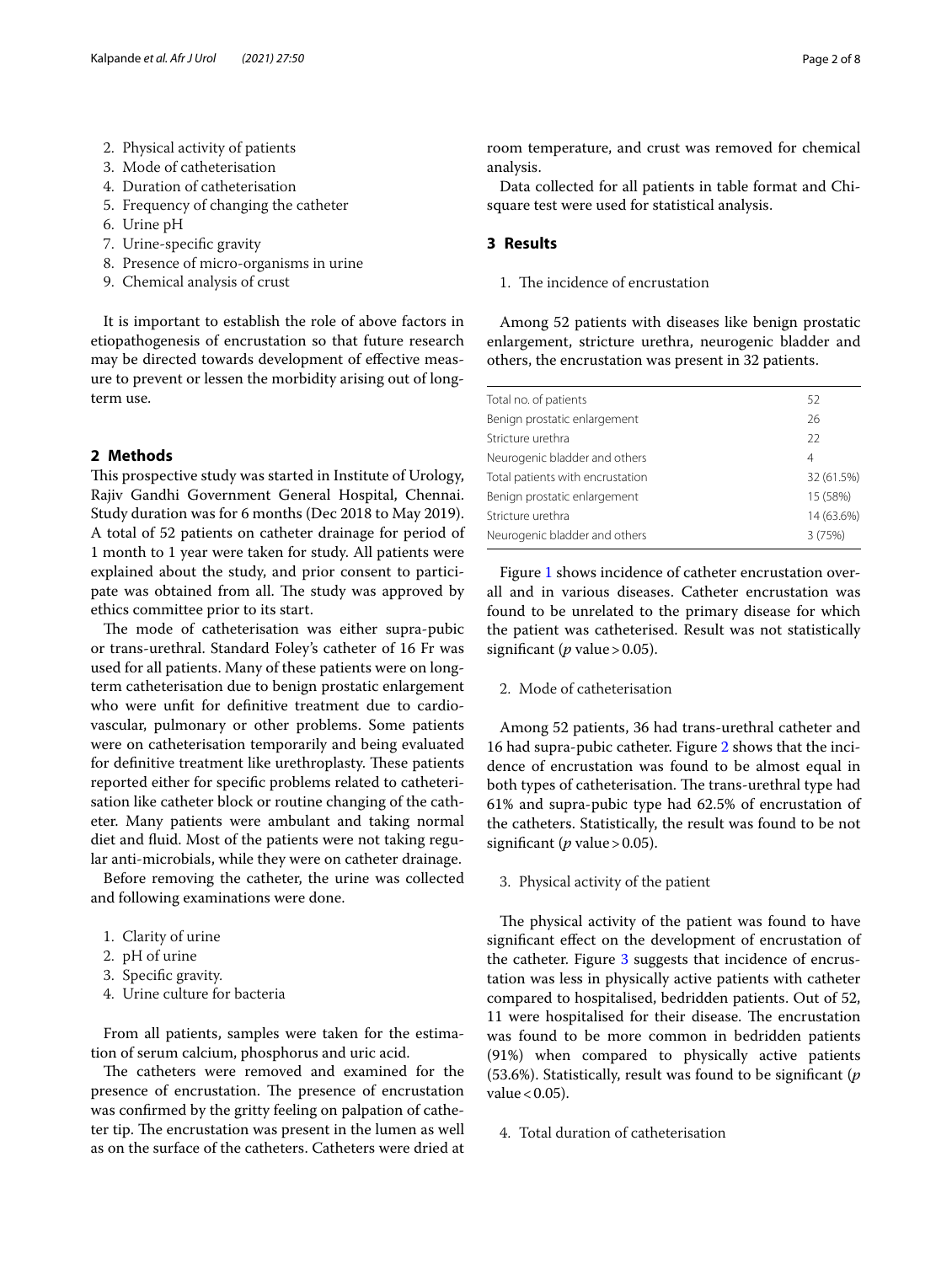

<span id="page-2-0"></span>

<span id="page-2-1"></span>Total duration of catheterisation among patients was 1 month to 1 year. Sixteen patients were on catheter drainage for more than 6 months and were changing the catheter every 15 days. As shown in Fig. [4](#page-3-1), incidence of encrustation in those patients (69%) was not signifcantly increased when compared to patients who were on catheterisation for period less than 6 months (58.3%). Statistically, result was found to be not signifcant (*p* value  $> 0.05$ ).

5. Frequency of changing the catheter

The presence of encrustation was found to be directly proportional to the duration of keeping the catheter. Figure [5](#page-4-0) shows that encrustation was more common in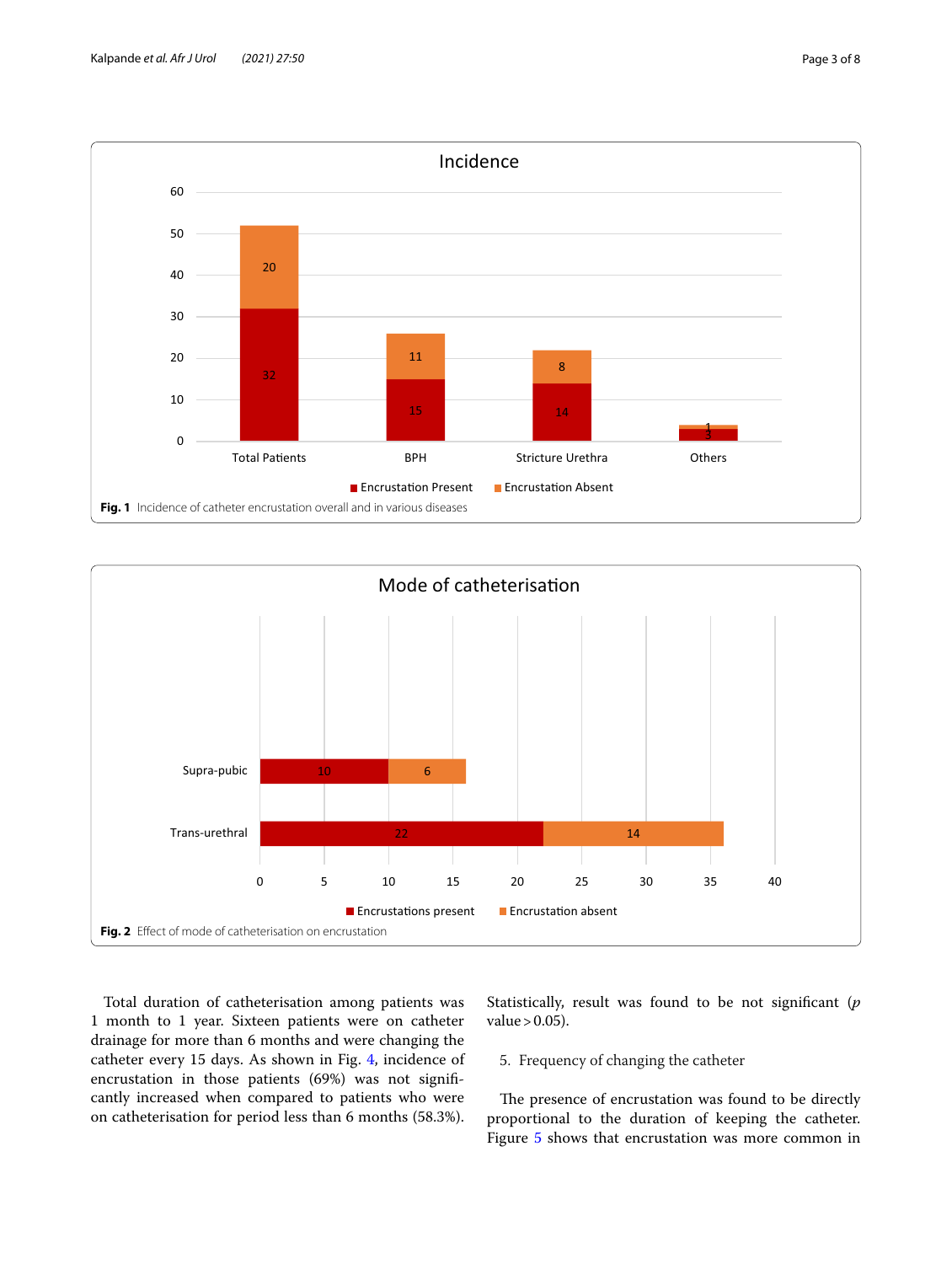

<span id="page-3-0"></span>

<span id="page-3-1"></span>patients having a single catheter for more than 30 days (86%) when compared to patients having of particular catheter for a shorter period less than 30 days (43.3%). Statistically, the result was significant ( $p$  value < 0.05).

Among 52, 13 had turbid urine. The patients with turbid urine had 92.3% encrustation when compared to patients with clear urine who had only 51% encrustation as suggested in Fig. [6](#page-4-1). Statistically, the result was signifcant (*p* value < 0.05). Patients with turbid urine also had positive culture for micro-organisms.

6. Clarity of urine

7. pH of urine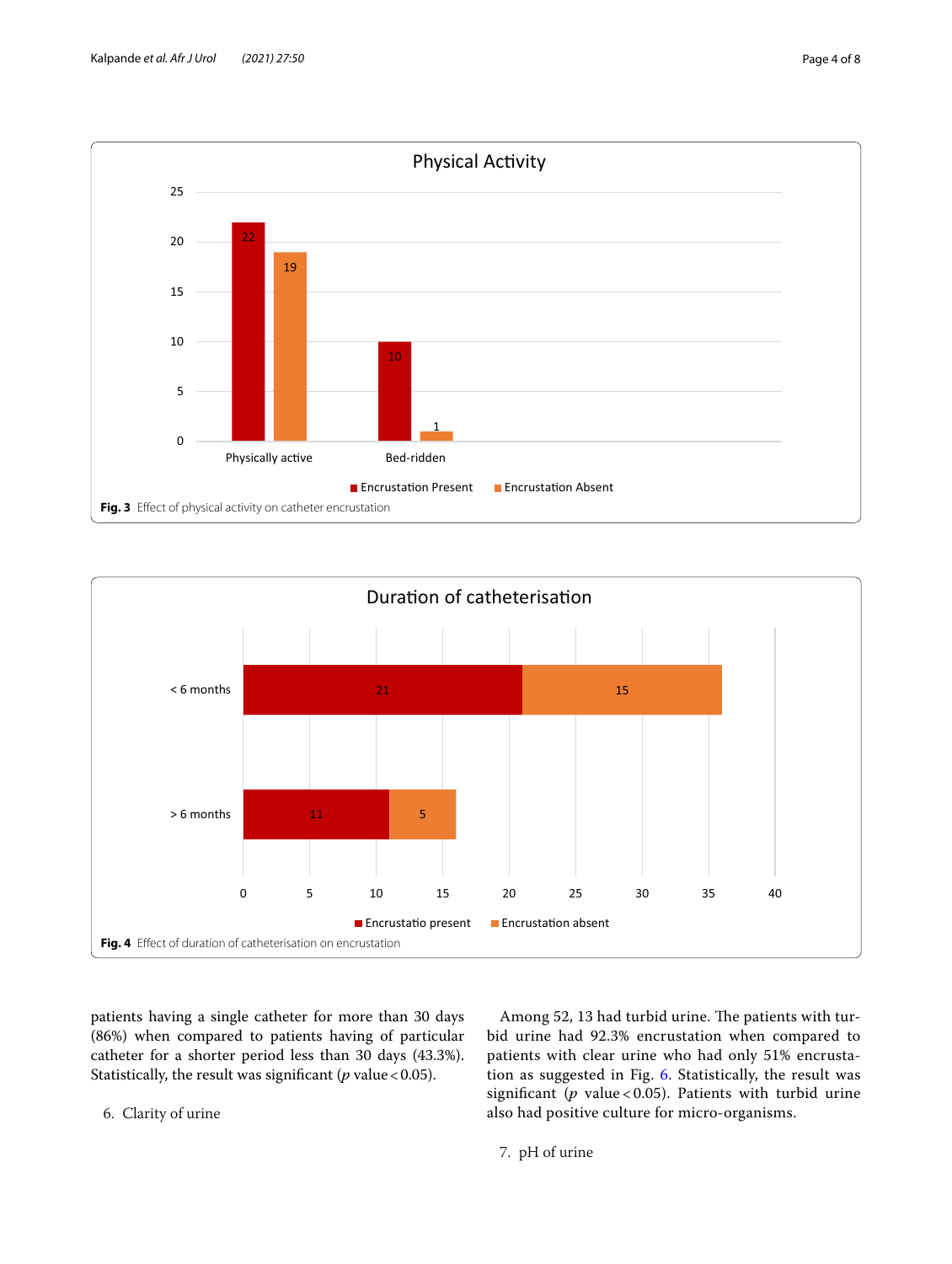

<span id="page-4-0"></span>

<span id="page-4-1"></span>The pH of urine was found to be an important factor. Among 52 patients, 24 had  $pH>6$ . Figure [7](#page-5-0) illustrates that, among these 24 patients, 22 (92%) had encrustation. In remaining 28 patients with urine  $pH < 6$ , 10 (38%) had encrustation in the catheter. The result was statistically significant (*p* value < 0.05). Majority of patients with alkaline urine has positive urine culture for urea splitting organisms. Most of the patients with acidic urine had negative urine culture or positive culture for non-urea splitting organisms.

## 8. Specifc gravity of urine

The urine specific gravity of patients was found to be in normal range (1.005–1.020). No relationship was noted between the specifc gravity and presence of encrustation. In our study, all patients had normal serum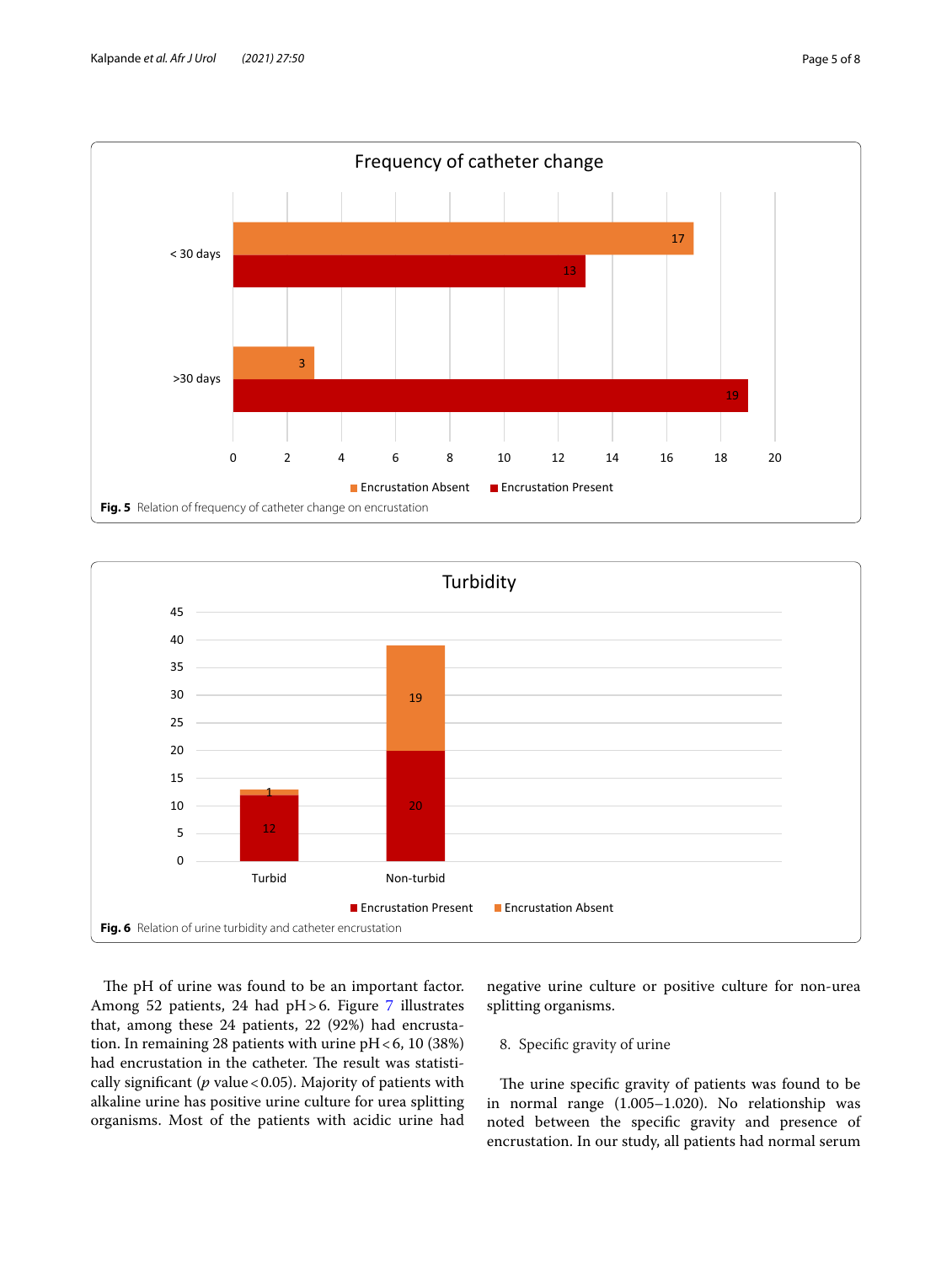

<span id="page-5-0"></span>creatinine level and showed normal specifc gravity and hence no relationship with encrustation.

## 9. Urine culture for micro-organisms

Among 52, 38 patients had positive culture for bacteria in the urine; 28 had positive culture for urea splitting organisms like proteus and klebsiella, and 15 had positive culture with non-urea splitting organism like E. coli.

Figure [8](#page-5-1) shows relationship between positive bacterial culture and catheter encrustation.

The incidence of encrustation was more in patients with positive urine culture especially with urea splitting bacteria. Figure [9](#page-6-0) shows that among the 28 patients with positive urine culture for urea splitting organisms, 27 (96%) had encrustation. Among the 15 patients with positive culture for non-urea splitting organisms, 10 (66.7%) had encrustation. Among 9 patients with negative

<span id="page-5-1"></span>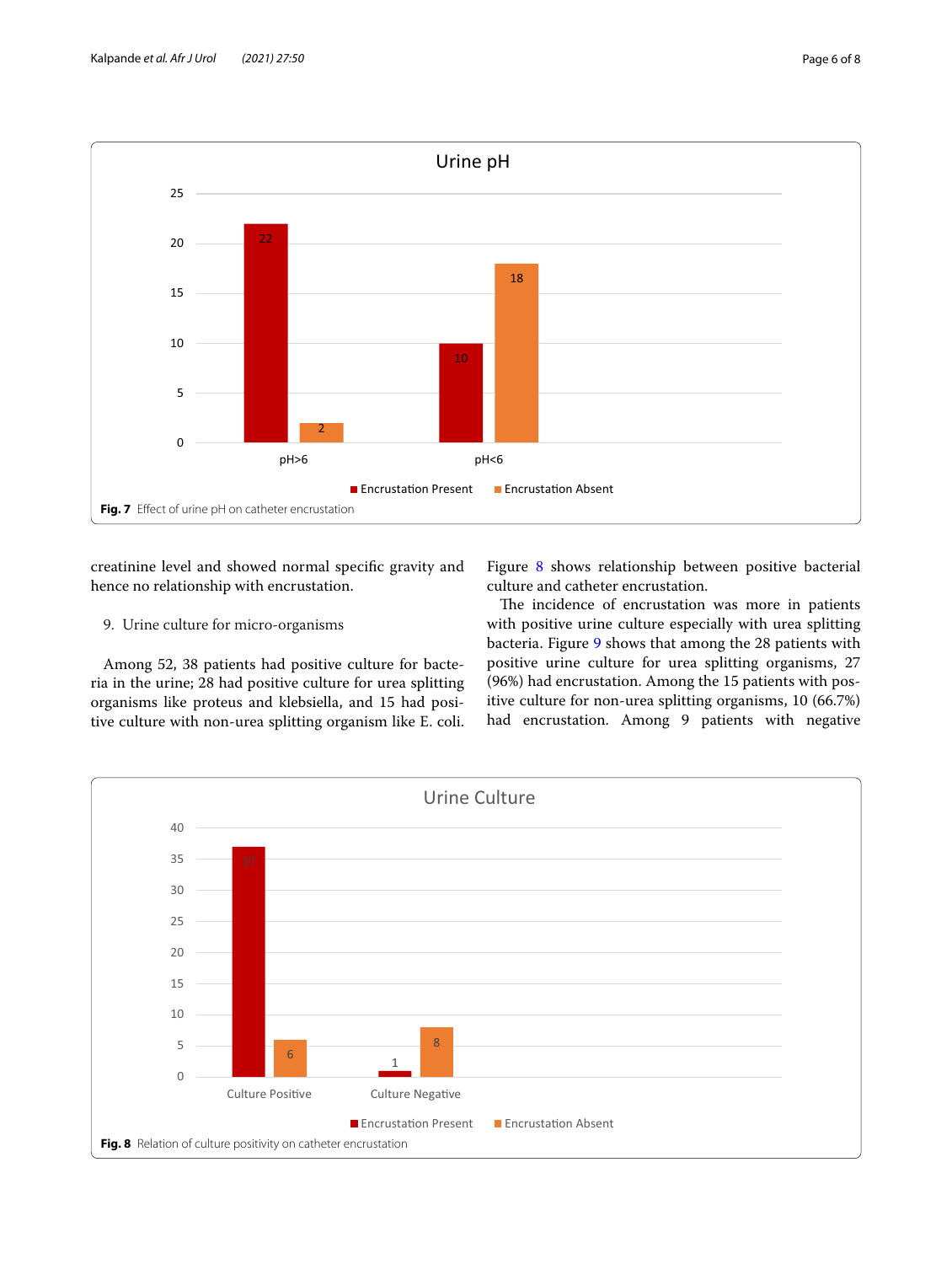

<span id="page-6-0"></span>culture, only 1 (11%) had encrustation. Statistically, the result was significant (*p* value < 0.05).

#### 10. Serum calcium, phosphorus and uric acid

All patients had normal levels of serum calcium, phosphorus and uric acid. No relationship was found between serum levels and presence of encrustation in our study.

#### 11. Composition of the encrusted material

The chemical analysis of crust showed the following substances.

- Calcium
- Phosphate
- Oxalate
- Carbonate
- Ammonium
- Magnesium

### **4 Discussion**

The incidence of encrustation was found to be equal in patients of diferent diseases like BPH, stricture urethra, neurogenic bladder and others. This is in accordance with other studies which showed no relationship between primary diseases and formation of encrustation  $[3]$  $[3]$  $[3]$ . The incidence of encrustation was found to be equal in both supra-pubic and trans-urethral catheterisation [[4\]](#page-7-3).

In this study, an increased incidence of encrustation was found in patients who were bedridden for their primary disease when compared to physically active patients. In bedridden patients, the encrustation was found to occur early also. The increased incidence of encrustation in bedridden patients may be due to reduced fuid intake and increased mobilisation of calcium from

the bones though serum calcium and specifc gravity of urine did not show possibilities in our study [[3\]](#page-7-2).

The total duration of catheterisation did not have any relationship to encrustation, provided the catheter was changed frequently. On the other hand, single catheter kept for more than 15 days showed more incidence of encrustation [[5\]](#page-7-4).

The patients with catheter draining turbid urine was found to have encrustation in the catheter. The cloudy turbid urine is due to pyuria or amorphous phosphates. The patients with turbid urine had positive urine culture, especially for urea splitting micro-organisms and alkaline urine pH. In the alkaline urine, phosphates have tendency to precipitate [[6\]](#page-7-5).

Specifc gravity of urine depends upon kidney function and hydration status. In our study, all patients had normal serum creatinine and showed normal specifc gravity. No relationship with encrustation was seen [[7\]](#page-7-6).

Among all factors concerned with the patients, presence of infection in the urine and urine pH were found to be important in the development of encrustation. Magnesium ammonium phosphate stone and crystals are always associated with infection urea splitting bacteria and subsequent elevation of urinary pH due to increased bacterial ammonium production. In alkaline pH, phosphates have tendency to precipitate and form magnesium ammonium phosphate (struvite) and calcium phosphate (apatite) [\[7](#page-7-6)[–10\]](#page-7-7).

The amount of serum calcium, phosphorus and uric acid and their excretion in urine defnitely play a major role in stone formation and encrustation. Since all patients had normal serum calcium, phosphorus and uric acid level, no relationship was found with formation of encrustation [[11\]](#page-7-8).